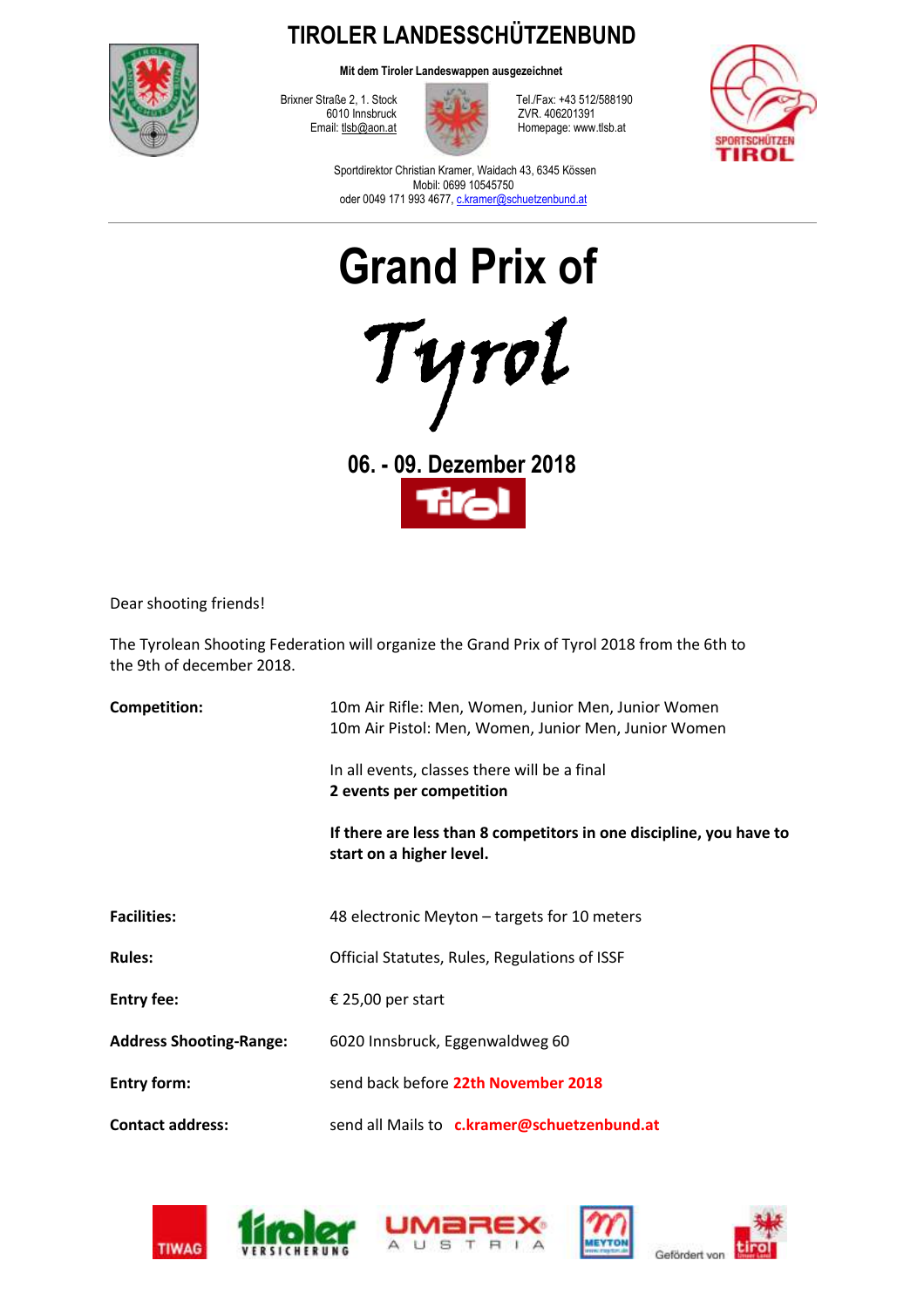## **TIROLER LANDESSCHÜTZENBUND**

**Mit dem Tiroler Landeswappen ausgezeichnet**



6010 Innsbruck ZVR. 406201391<br>Email: the bottom at Homepage: www



Brixner Straße 2, 1. Stock Tel./Fax: +43 512/588190<br>6010 Innsbruck ZVR. 406201391 Homepage: www.tlsb.at



Sportdirektor Christian Kramer, Waidach 43, 6345 Kössen Mobil: 0699 10545750 oder 0049 171 993 4677[, c.kramer@schuetzenbund.at](mailto:c.kramer@schuetzenbund.at)

## **Preliminary program:**

| 06.12.2018 |                                                                                                                                    | $12:00 - 19:00$<br>17:00                                                 | Arrival of delegations and free training<br><b>Technical meeting</b>                                                                                                                                                                                                                                                                                                                                        |
|------------|------------------------------------------------------------------------------------------------------------------------------------|--------------------------------------------------------------------------|-------------------------------------------------------------------------------------------------------------------------------------------------------------------------------------------------------------------------------------------------------------------------------------------------------------------------------------------------------------------------------------------------------------|
| 07.12.2018 | $09:00 - 09:15/$<br>$10:55 - 11:10/$<br>12:45<br>13:15                                                                             | $09:15 - 10:30$<br>$11:10 - 12:25$                                       | AR junior women - relay 1<br>AR junior women - relay 2, AR junior men<br>Reporting AR junior women, AR junior men<br>Final AR junior women and junior men                                                                                                                                                                                                                                                   |
|            | $14:15 - 14:25/$ $14:25 - 15:15$<br>$15:40 - 15:50/$ 15:50 - 16:40<br>$17:30 - 17:35/$ 17:35<br>$18:30 - 18:35/$ 18:35             |                                                                          | Qualification mixed AR/AP - Senior class<br>Qualification mixed AR/AP - Junior class<br>Final mixed AR/AP - Senior class<br>Final mixed AR/ AP - Junior class                                                                                                                                                                                                                                               |
| 08.12.2018 | $08:30 - 08:45/$<br>$10:40 - 10:55/$<br>12:30<br>13:00<br>13:30<br>14:00<br>$15:00 - 15:15/$<br>$16:55 - 17:10/$<br>18:40<br>19:10 | $09:00 - 10:15$<br>$10:55 - 12:10$<br>$15:15 - 16:30$<br>$17:10 - 18:25$ | AR women, AP women, AP junior men<br>AR men, AP junior men, AP junior women<br>Reporting AR women, AP men<br>Final AR women, AP women, AP junior women<br>Reporting AR women, AP women, AP junior women<br>Final AR men, AP men, AP junior men<br>AR junior women - relay 1<br>AR junior women - relay 2, AR junior men<br>Reporting AR junior women, AR junior men<br>Final AR junior women, AR junior men |
| 09.12.2018 | $08:15 - 08:30/$<br>$11:10 - 11:25/$<br>13:00                                                                                      | $08:30 - 09:45$<br>$11:25 - 12:40$                                       | AR men, AR women - relay 1<br>AR women - Relay 2, AP junior women<br>Reporting AR women, AR men, AP junior women                                                                                                                                                                                                                                                                                            |

13:00 Reporting AR women, AR men, AP junior women 13:30 Final AR women, AR men, AP junior women 14:30 – 14:45/ 14:45 – 16:00 AP women, AP men, AP junior men 16:30 Reporting AP women, AP men, AP junior men 17:00 Final AP women, AP men, AP junior men

**Changes to the timetable may still occur after the registrations have been received!**